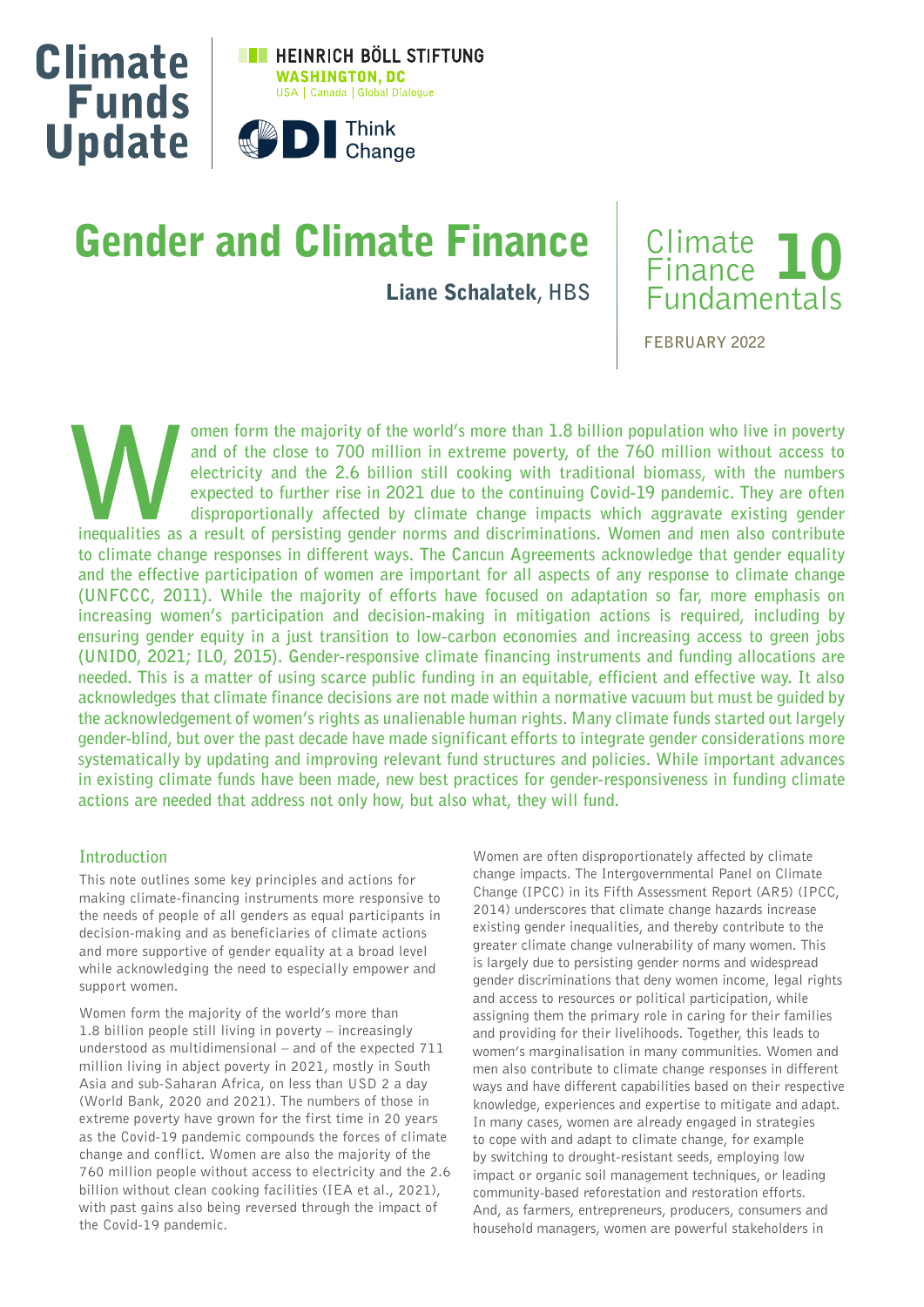implementing low-carbon pathways in developing countries. This makes women important agents of change in the fight against global warming.

## **Gender in recent agreements of the United Nations Framework Convention on Climate Change (UNFCCC)**

UNFCCC Decision 1/CP.16 in Cancun confirmed important short- and long-term climate finance goals and provided guiding principles for the finance obligations of Annex II countries under the Convention (UNFCCC, 2011). Article 7 of this decision also acknowledged that gender equality and the effective participation of women are important for all aspects of climate change. This is especially relevant for adaptation as the decisions in Cancun and also Durban (UNFCCC, 2012) seek a gender-sensitive approach in the framing of National Adaptation Plans (NAPs). In Durban, Parties also confirmed the need for gender balance in the composition of two new bodies dealing with adaptation and climate finance respectively (namely, the Adaptation Committee and the Standing Committee on Finance) as well as in the Board and Secretariat of the Green Climate Fund (GCF). In Doha, Decision 23/CP.18 urged the promotion of gender balance and the improvement in the participation of women in all convention bodies "in order to inform gender-responsive climate policy" (UNFCCC, 2013). And in Lima, Decision 18/CP.20 tasked the Parties to "achieve gender-responsive climate policy in all relevant activities under the Convention" and established a twoyear work programme with in-session technical workshops and the development of technical guidelines focused on implementation (UNFCCC, 2015a).

Since 2012, the gender dimension of climate change has been addressed as a standing item under the UNFCCC. At COP21, Parties anchored gender equality and the empowerment of women as a core principle in the Paris Agreement's pre-amble (UNFCCC, 2015b). The Paris Agreement also mandates gender-responsive adaptation and capacity-building efforts but fails to integrate genderspecific language in its mitigation, technology, or finance section. At COP22 in Marrakesh, under Decision 21/CP.22 Parties extended the Lima Work Programme for another three years until 2019 (UNFCCC, 2017a). This mandated all UNFCCC constituted bodies to include in their regular reporting, information on progress towards integrating a gender perspective in their processes. At COP23 in Bonn, under Decision 3/CP.23 Parties adopted a multi-year Gender Action Plan (GAP) with an initial focus at COP24 on monitoring and reporting of gender-disaggregated climate change impacts (UNFCCC, 2018). COP25 further acknowledged "the continuing need for gender mainstreaming through all relevant targets and goals in activities under the Convention as an important contribution to increasing their effectiveness, fairness and sustainability" and adopted, with Decision 3/CP.25, an enhanced five-year Lima Work Programme and a GAP implementation review in November 2024 (UNFCCC, 2019b).

GAP implementation was reviewed at COP25 in Madrid in 2019 and at COP26 in Glasgow in 2021. Parties confirmed that the Lima Work Programme and the GAP provided a necessary framework, but needed enhancement and expansion (UNFCCC, 2019a). Technical reports prepared by the UNFCCC Secretariat as part of this review showed, for example, that of the 15 constituted bodies under the Convention, only seven demonstrated their progress towards integrating a gender perspective in their processes and substantive work in 2018, beyond improving the gender balance in their composition, a number that remained unchanged for the 2019-2020 period. Five established mechanisms internally, such as gender working groups or gender focal points, although this was an increase in comparison to 2018 (UNFCCC, 2021a). In 2021, with the gender composition of the constituted bodies varying between 10% and 63%, only three Convention bodies reached or exceeded gender balance, while the average percentage of female members in all constituted bodies hovered around 33% and thus unchanged from 2020 (UNFCCC, 2021b). Over the past years some progress was made in the Standing Committee on Finance (SCF), the Convention body overseeing the financial mechanism of the UNFCCC and providing guidance to its operating entities, the Green Climate Fund (GCF) and the Global Environment Facility (GEF). In the SCF, efforts to integrate gender substantively focused on including information on the gender-dimension for the first time in 2018, and as an expanded feature in 2020/21 in the SCF flagship report on the biennial assessment and overview of climate finance and by considering gender in preparing the first needs report, bringing the genderdimension as a topic into SCF Forums as well as on the establishment of a working group on gender and climate and appointing a gender focal person among the SCF members, of which only a third are female. Overall, faster progress on gender integration efforts in the Convention and its work remain hampered by a lack of dedicated funding and sufficient gender expertise throughout the UNFCCC Secretariat and Convention bodies as well as slow behavioral change among Parties. While the representation of women in Party delegations and among heads and deputy heads of Party delegations increased in 2021 compared to previous years to 49% and 39% respectively, the overrepresentation of men in the climate process persists as evidenced by speaking times, with men representing 60% of active speakers in the plenary, but claiming three quarters of the speaking time (UNFCCC, 2021b).

# **The importance of gender-responsive climate financing**

International experience from development programmes indicates that increasing the gender-responsiveness of public climate change funding is an opportunity to improve the effectiveness and efficiency as well as the sustainability of investments. This is relevant for both adaptation and mitigation financing, as the following examples illustrate.

The African continent's finance needs for adaptation activities are estimated to be USD 50 billion to USD 100 billion per year by 2050 (UNEP, 2014). In sub-Saharan Africa (SSA), one of the regions most vulnerable to climate change, actual adaptation finance flows approved to countries in the region from funds monitored by Climate Funds Update (CFU) are far lower, at only USD 2.2 billion cumulatively between 2003–2020. In SSA, women are still the primary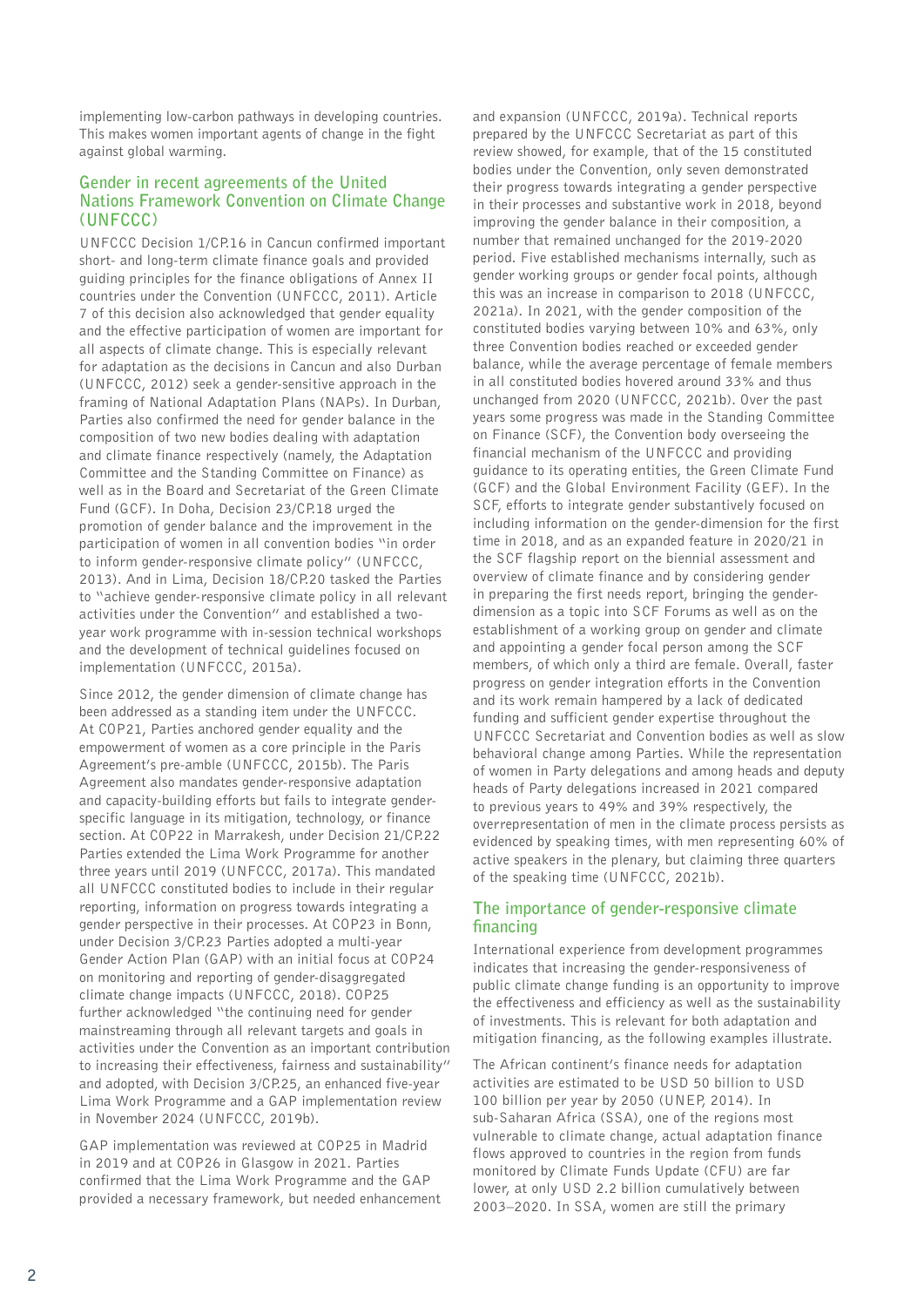agricultural producers, accounting for around 80% of the region's food production (FAO, 2015). However, women seldom own the land they work on, and are therefore often excluded from formal consultation processes to determine adaptation needs of rural communities and are unable to secure credit or other agricultural extension services. To be effective, scaled-up funding for adaptation projects and programmes in Africa that target rural areas, food security and agriculture needs to consider the gender dynamics of food production, procurement and distribution within both households and markets. For example, special efforts can be made to include women in capacity-building programmes, consultation outreach, technical assistance and tailored agricultural extension services, including access to appropriate financing products. Without a gender-responsive lens, climate financing instruments delivering adaptation funding for Africa can exacerbate current tendencies that discriminate against women. This threatens women's rights and directly contravenes the Convention on the Elimination of all Forms of Discrimination against Women (CEDAW), which has been adopted by almost all recipient and contributor countries of international climate finance.

By 2050, 68% of the world's population will live in cities, increasing the urban population by 2.5 billion. Close to 90% of this increase will take place in Asia and Africa (UN DESA, 2018). Walking and mass transit are the means of transport for most people in developing cities, therefore a sound business and social case can be made for addressing gender in urban transportation projects, for example through investments in cleaner public systems such as bus-rapid transit (BRT). Analysing and designing for the different needs of men and women for mass transit with respect to affordability, schedule flexibility, trip length and frequency, geographical coverage and density of the transit network, and gender-specific security concerns of women will result in multiple wins: increasing ridership (which is the prerequisite for real greenhouse gas emissions reductions), as well as the profitability of mass transport systems; lowering transaction costs by optimising the system for all users; and increasing access of women (who are more dependent on mass transit options) to employment, education and services that strengthen households' productivity and resilience. Likewise, as countries accelerate their efforts to transition towards lowcarbon, resilient and sustainable economies with a focus on improving livelihoods of people and communities in a way that is just and equitable, gender equality concerns must be at the core of promoting green jobs that are decent (ILO, 2015). This requires addressing existing gender gaps and discriminatory practices in workforce dynamics and pay schedules, for example in the energy and conservation sectors, as well as further mainstreaming gender considerations into policies, strategies and action plans to green industries, supply chains and business activities (UNIDO, 2021). A priority must be the inclusion and support of women entrepreneurs in developing countries who provide crucial services to communities. They are mostly concentrated in micro- and small-scale enterprises and are often disadvantaged (because of cultural biases or lack of collateral) in accessing affordable and patient

small-scale loans for investment in greener technologies. Gender-responsive, climate fund-supported private sector initiatives that address the needs of micro-, small- and medium-sized enterprises can provide targeted help.

There is a growing body of research and literature that confirms the value of integrating gender-responsiveness into project design and implementation, including its potential to improve outcomes, and thus effectiveness. Ignoring women as a crucially relevant stakeholder group in recipient countries can lead to suboptimal results from the use of climate finance and undermine the sustainability of funded interventions.

## **Key principles and actions for gender-responsive climate financing**

The effective use of climate finance requires mainstreaming climate change considerations into development policy and planning, which in turn requires the incorporation of gender considerations in order to achieve sustainable and equitable outcomes. While funding allocations need to be coherent and consistent with national development plans and mitigation and adaptation strategies, these also need to improve their integration of gender considerations significantly. Although showing improvements when compared with the first submitted Nationally Determined Contributions (NDCs), less than a quarter of new or updated NDCs consider gender as a cross-cutting issue, with 42% providing unclear gender referencing and 15% making no reference to gender at all (UNFCCC, 2021c). Capacitybuilding and support efforts can help to improve gender integration in planning documents as will developing them through gender-responsive, fully participatory and transparent processes involving and respecting the human rights of all relevant stakeholders, for example, Indigenous Peoples. Some key principles and actions to operationalise such an approach include the use of:

- Gender equality and women's empowerment as guiding principles and a cross-cutting mandate for all climate finance instruments rooted in a human rights-based approach.
- A beneficiary and people-centred approach to adaptation and mitigation measures, paying particular attention to some of the small-scale and communitybased actions in which women are over-represented (including in the informal sectors and as owners of micro, small and medium-sized enterprises in developing countries) and ensuring that the concessionality of public funding is passed to women as beneficiaries. In mitigation, this means a focus on providing energy access via renewables as a way to address the persistent energy poverty of many women.
- Explicit gender criteria in performance objectives and results measurement frameworks and for the evaluation of funding options. Such criteria should include a mandatory gender analysis of the proposed project or programme, a fully costed project/ programme-specific gender action plan, a gendered budget and some clear quantitative and qualitative indicators measuring how projects and programmes contribute to gender equality objectives, as well as the systematic collection of gender-disaggregated data.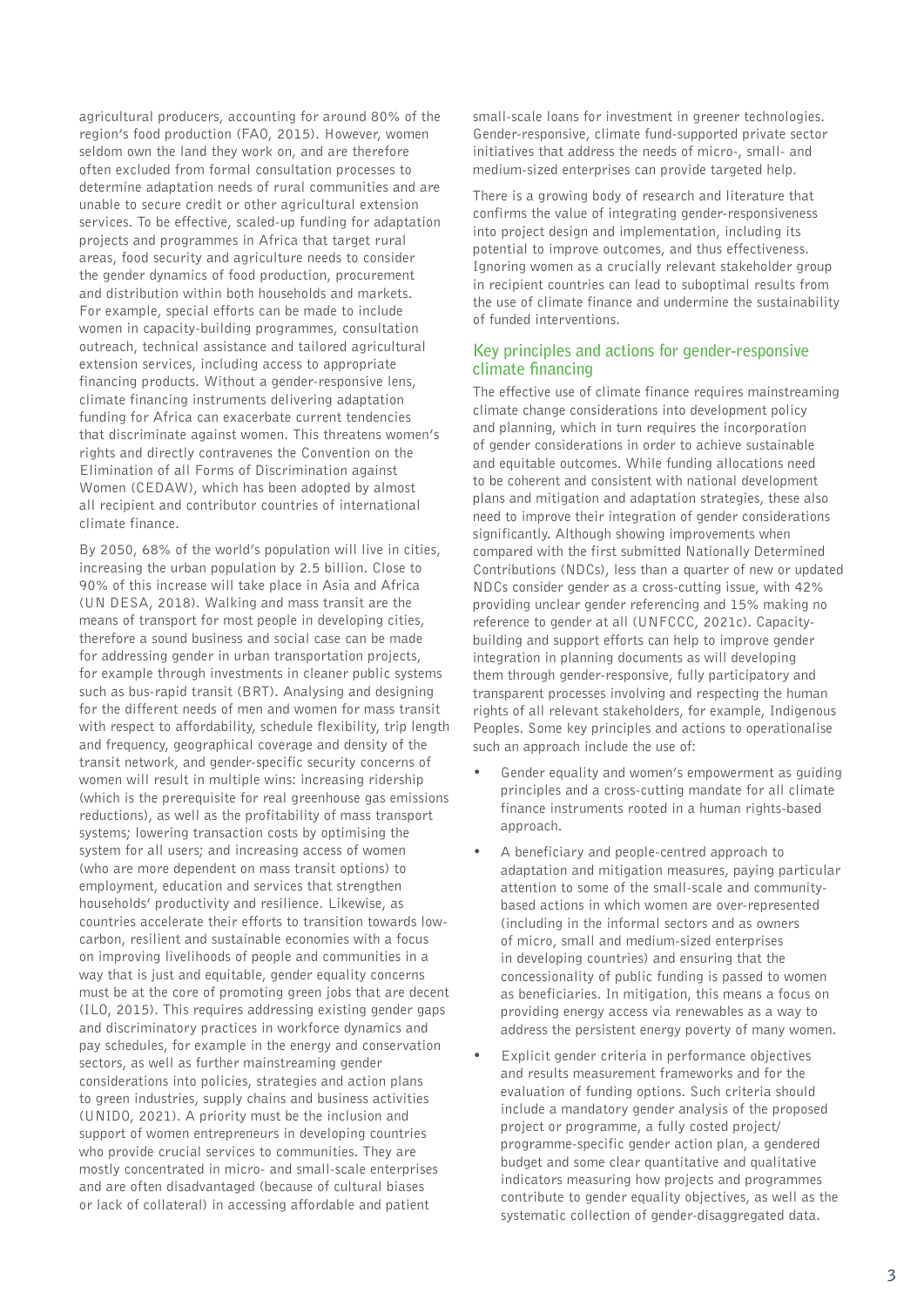Indicators need to be both project and programme specific, as well as allow for aggregate monitoring and evaluation of gender equality impacts at the fund portfolio level.

- Gender balance and gender expertise among fund decision-making bodies, staff and technical advisory bodies and panels to ensure that gender equality principles are integrated in the development of funding, accreditation and programming guidelines and are considered in programme and project review, funding approvals, and the monitoring, reporting, verification and evaluation of a mechanism's funding portfolio.
- Special efforts to seek the meaningful input and participation of women as key stakeholders and beneficiaries in fund-related country coordinating mechanisms to determine a country's funding priorities and throughout the funding cycle of a programme or project from design to implementation to monitoring and evaluation, including through a special focus on participatory monitoring approaches.
- Gender-responsive funding guidelines, allocation criteria and financial instruments for each thematic funding window or sub-fund. Sector-specific or specialised requests-for-proposals need to make the gender-responsiveness of submitted proposals a key selection and decision criterion. Likewise, climate fund boards need to send a clear message that they will not consider a proposal for approval unless it integrates gender sufficiently.
- Approaches to increase the access of local women's groups to fund resources, such as through small grant approaches under enhanced direct access efforts, green credit lines for women entrepreneurs, or by facilitating their collaboration with accredited implementing agencies as executing partner with local gender expertise for certain project/programme components.
- A regular audit of the gender impacts of funding allocations in order to ensure balance between mitigation and adaptation activities and genderresponsive delivery across different scales and geographical foci of activities.
- A robust set of social, gender and environmental safeguards and guidelines, and capacity-building support for their implementation, which guarantee gender equality, women's rights and women's full participation. These safeguards should comply with existing international obligations, including on human and women's rights, labour standards and environmental law.
- Independent evaluation and recourse mechanisms easily accessible to groups and individuals, including women affected by climate change funding in recipient countries to allow them to voice their grievances and seek compensation and restitution.

## **Efforts to integrate gender considerations in existing climate funds**

Gender considerations were not integrated from the start into the design and operationalisation of most

existing dedicated climate financing mechanisms, which exist both under and outside of the UNFCCC. Sustained outside pressure and internal recognition of sub-optimal outcomes of gender-blind projects and programmes has led to substantial efforts in recent years across several multilateral climate funds to incorporate gender considerations retroactively into fund programming guidelines and structures. Over the past few years, climate funds have also improved collaborative efforts and expert exchange on helping each other to improve the genderresponsiveness of their operations. Much more could be done. Dedicated climate funds under the UNFCCC in particular have an important signalling function for the entire global climate finance architecture because of the large number of accredited entities and implementing agencies they work with ranging from multilateral development banks (MDBs), UN agencies, a number of commercial banks as well as most regional and bilateral development banks and (sub-) national and regional institutions. For example, the GCF and GEF as well as the Adaptation Fund could enhance their existing collaboration on gender issues by working towards some coordinated gender indicators and gender tagging systems in budget allocations. This would allow for joint tracking efforts that would aggregate gender-related expenditures as well as gender impact measurements across these funds, which are at the core of the international climate finance support to developing countries.

However, the challenge remains to work towards systematic integration and go beyond a gender 'add-on'. Central to this is also the understanding that gender dimensions exist beyond a binary focus on men and women and that gender intersects with factors such as race, ethnicity, ability, age, religion, or caste. Neither diverse gender identities nor the intersectionality of gender with other factors are at the moment sufficiently acknowledged in existing climate financing mechanisms, let alone operationalised in their funding approaches. Ultimately, a truly gender-responsive approach to funding climate actions will not only address how funding decisions are made and implemented, but it will fundamentally alter the focus of funding operations to be more human rights-centred and inclusive. This could mean for example prioritising those climate investment approaches which disproportionally benefit women, because of their specific needs, capabilities or experiences in addressing climate change, such as funding devolved to community groups for local service provision in the form of small grants or addressing rural communities' persistent energy poverty in many developing countries; such measures empower women economically and socially, as they lessen their traditional care and time burden, while supporting lasting climate outcomes.

### The Global Environment Facility (GEF), Least Developed Countries Fund (LDCF) and Special Climate Change Fund (SCCF)

The GEF is the longest standing international climate fund, but gender considerations were initially not prominent in programme review and approval processes, for example for the SCCF and the LDCF. In 2011, the GEF adopted a Policy on Gender Mainstreaming which requires all existing GEF agencies (mostly MDBs and UN agencies)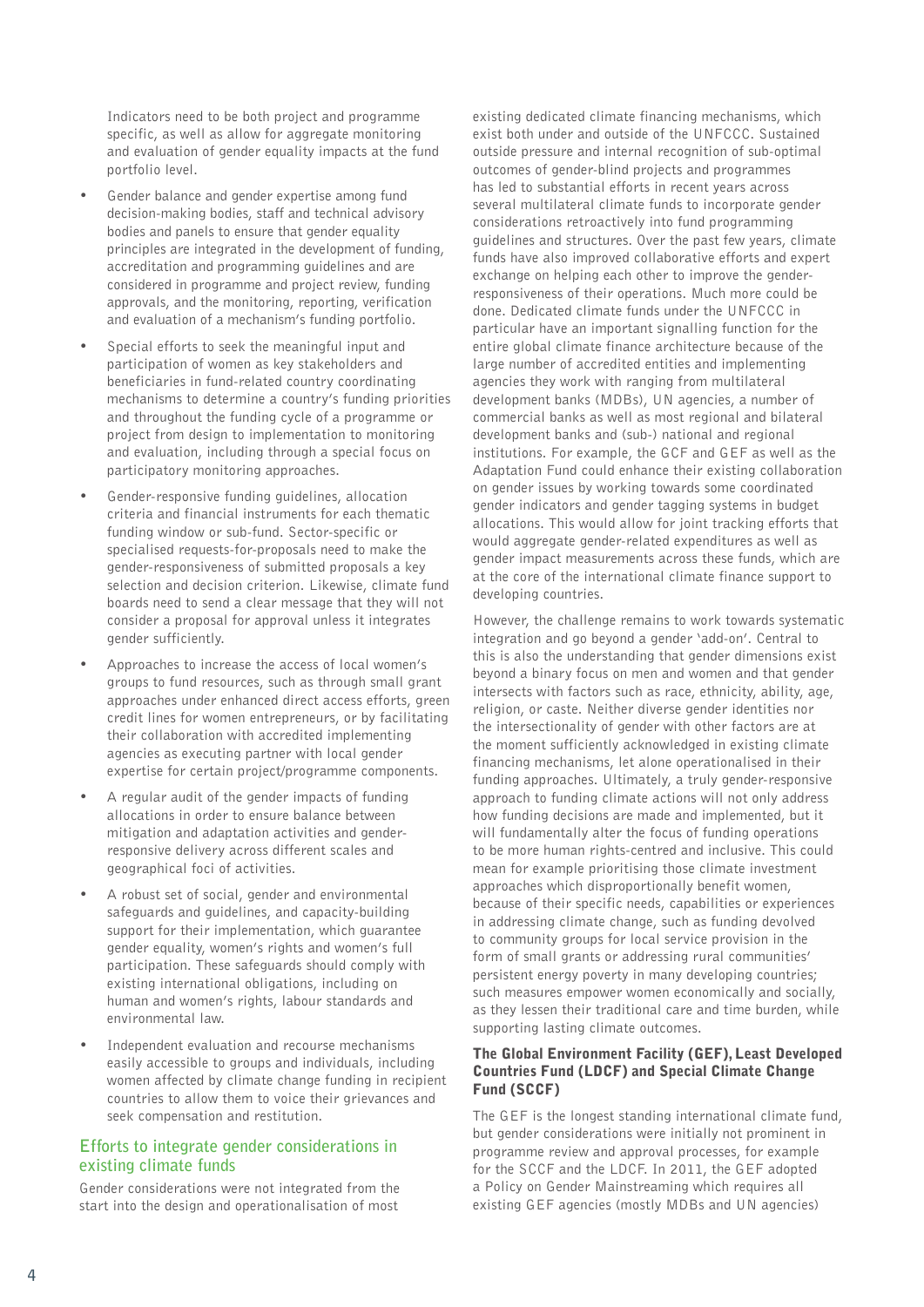to be assessed for their compliance with the GEF gender mainstreaming mandate. It also makes the gender capacity of new implementing agencies a criterion for GEF accreditation and requires all implementing agencies to demonstrate their efforts to analyse gender considerations in GEF projects. Implementing agencies must establish policies, strategies or action plans that promote gender equality and satisfy minimum requirements on gender mainstreaming. Key among these are the use of genderdisaggregated indicators for monitoring and measures to avoid or mitigate adverse gender impacts of projects. There is also the requirement for GEF implementing agencies to have gender experts who can monitor and provide support for the implementation of these minimum requirements.

In addition, the GEF Secretariat has worked on strengthening its own gender mainstreaming capacities. A Gender Focal Point at the GEF is tasked with screening attention to gender in proposals and forging networks and collaborations with partners who can support gendersensitive approaches. In October 2014, the GEF Council, its decision-making body, approved the GEF's Gender Equality Action Plan (GEAP) as a concrete road map to implement its gender mainstreaming policy during the GEF's sixth replenishment period (GEF-6, FY15–18) (GEF, 2014). Finally, the GEF Gender Partnership was established as an inter-agency working group involving implementation partners, the Secretariats of other multilateral environmental agreements and civil society. This focuses on results management by providing guidance for gender-responsive indicators in focal areas as well as GEF-wide indicators and forms a centre piece of the GEAP.

A 2017 gender mainstreaming evaluation by the GEF Independent Evaluation Office (IEO) lauded the role of the GEAP and the GEF Gender Partnership in securing modest improvements but it recommended a revision and upgrading of the 2011 Policy on Gender Mainstreaming. The IEO gender report also highlighted a continued lack of adequate gender integration in GEF projects and programmes in the climate change focal area, with almost half of the analysed sample of 70 climate projects judged to be largely gender-blind and only 5% considered to have successfully mainstreamed gender, including in two LDCF adaptation projects (GEF IEO, 2017). A GEF Policy on Gender Equality, approved in November 2017, aims to change that by requiring a more pro-active gender integration approach and improved reporting on genderdisaggregated targets and results (GEF, 2017). It is complemented by a GEF Gender Implementation Strategy, approved mid-2018, which outlines strategic entry points and target actions as well as a results framework to track and report on gender equality progress during GEF-7 (GEF, 2018a) and a new gender guidance document to help the GEF's 18 implementing partners to better integrate gender considerations throughout the GEF project cycle and report against a new GEF gender tagging system (GEF, 2018b).

#### The Adaptation Fund

Early project proposals to the Kyoto Protocol Adaptation Fund included some gender analysis, though this was uneven. In July 2011, operational guidelines were adopted that required the inclusion of gender considerations in project and programme planning, as well as in project

consultation processes as an important review criterion. In October 2013, a new environmental and social policy was approved, which further strengthened the Fund's attention to gender, as the policy outlines respect for human rights and support for gender equity and women's empowerment as key principles for the design and implementation of Adaptation Fund projects and programmes. A Board-mandated review of the integration of gender considerations in Adaptation Fund policies and procedures in mid-2015 found that while significant progress had been made, a systematic and comprehensive gender equality approach was lacking. In response, the Fund's Board in October 2015 mandated the development of its own gender equality policy. A principles-based Adaptation Fund Gender Policy and a multi-year gender action plan (FY17–19) were adopted after a consultative process in March 2016, which was complemented in 2017 by detailed guidance to accredited entities on how to improve the gender responsiveness of Fund projects and programmes (AFB, 2016). The new Adaptation Fund Medium Term Strategy (2018–2022) also prominently highlights gender equality as a cross-cutting issue to achieve the Fund's mission. A mandated 2019 assessment on progress in implementing the gender mandate in the Adaptation Fund recognised significant progress while highlighting the need for more capacity-building support for implementing entities and for acknowledging and addressing the intersectionality of gender with other vulnerabilities (AFB, 2019). These issues are taken up and addressed in the updated gender policy and new gender action plan (FY21–23) adopted in March 2021 and developed through a thorough review and iterative consultation process (AFB, 2021a). This makes the Adaptation Fund Gender Policy the first one with an explicit acknowledgment of the importance of intersectional approaches to gender mainstreaming in climate interventions. A study highlighting the value added of considering intersectionality for gender-responsive adaptation funding is to be released in 2022. A new fund gender score card planned for 2022 aims to track the quality of gender integration of fund-supported measures at entry, during implementation and at exit (AFB, 2021b).

### The Green Climate Fund (GCF)

The GCF is the first multilateral climate fund to begin funding with key building blocks for a comprehensive gender-responsive approach to its operations in place. The governing instrument for the GCF includes several references to gender and women in the Fund's governance and operational modalities, including on stakeholder participation, and anchors a gender mainstreaming mandate prominently under its funding objectives and guiding principles. It mandates gender balance for its staff and Board. Board decisions taken in the context of operationalising the Fund mandated the integration of gender considerations in approved operational modalities and policies as well as requested the formulation of a separate GCF gender policy and action plan, both of which were approved in March 2015 after some delay as an interim policy (GCF, 2015). Under this interim policy, implementing entities are required to have their own gender policies or action plans in place, as well as the capacity and track record to comply with the GCF gender policy. Gender impacts of GCF funding proposals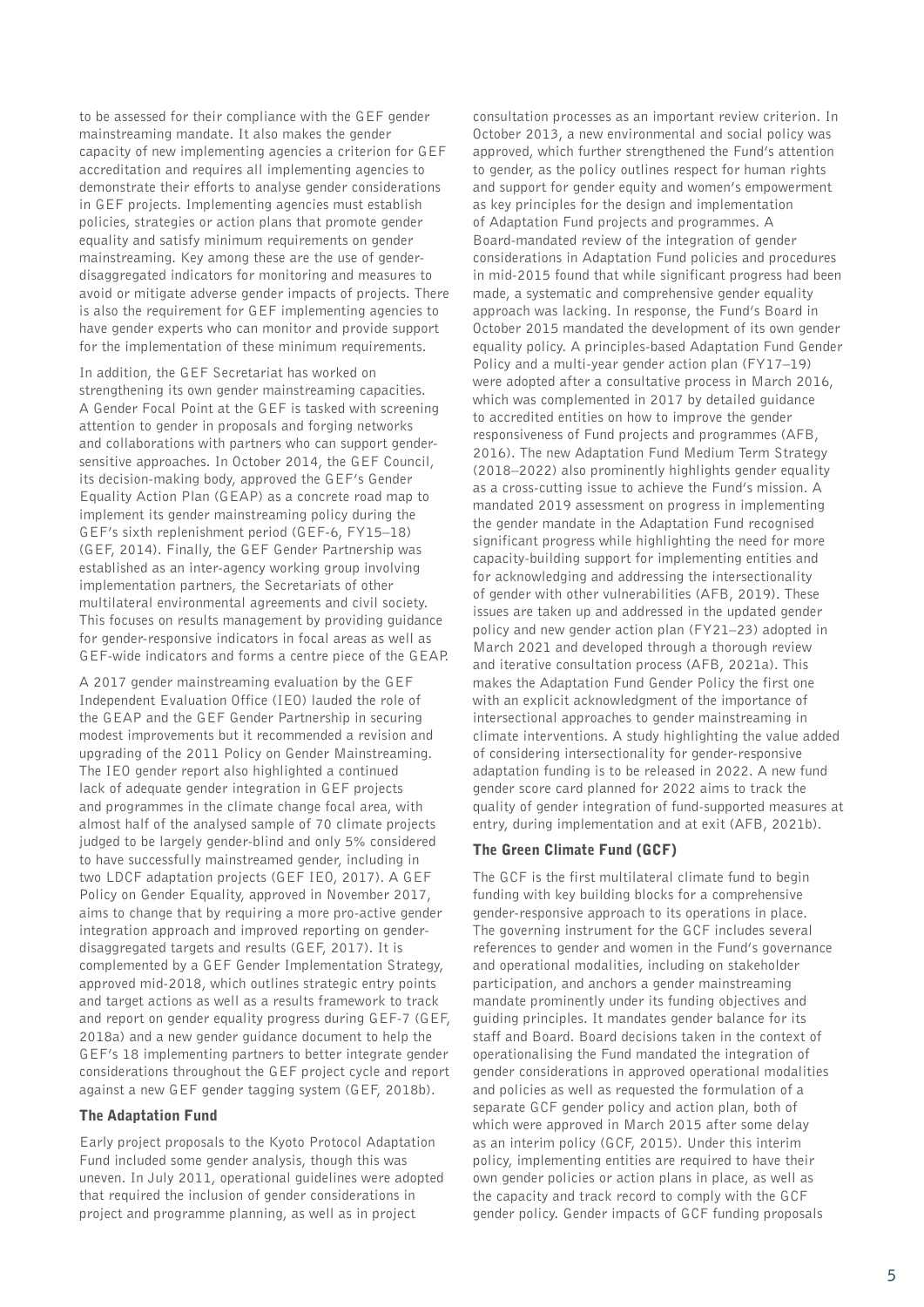are considered in the investment framework via several sub-criteria in a technical expert review. Every project/ programme proposal in order to be considered for Board approval must include a project/programme-specific gender impact analysis, ideally accompanied by a gender action plan. The publication of these project/programme gender documents since December 2016 has contributed to increased efforts by GCF implementing agencies to fully comply with this requirement. The GCF results management and performance measurement framework also mandates the collection of sex-disaggregated data for both its mitigation and adaptation portfolio.

Since 2016, a senior social and gender specialist on the Secretariat staff has overseen implementation of a principles-based gender policy and a first comprehensive three-year gender action plan (FY15-17). In addition to accountability for monitoring gender impacts of GCFfunded actions, the GCF has focused on increasing the gender competencies of its staff, key advisory and decisionmaking bodies and on gender capacity-building for the Fund's external partners (National Designated Authorities and Implementing Agencies), including through the GCF Readiness and Preparatory Support Programme. A manual on mainstreaming gender into GCF projects, developed with the support of UN Women, is meant to provide external partners with practical guidance and further technical resources (GCF, 2017).

A mandated consultative review process for improving the GCF gender policy and action plan produced a forward-looking updated draft gender policy in 2017. Its consideration and approval took several more attempts over the course of two years, during which the 2015 interim policy remained in place. In November 2019, the Board was finally able to overcome the concerns of developing-country Board members about whether the gender policy might curtail their access to GCF resources and the Fund adopted a revised gender policy and a new Gender Action Plan (2020–2023) (GCF, 2019). It increases capacity-building support to developing countries to fulfil the gender mandates. The updated policy applies to all funding areas and funding decisions of the GCF and makes a gender and social assessment accompanied by a project-specific gender action plan – required to indicate the gender-responsive activities the project will undertake, to provide relevant gender-performance indicators as well as sex-disaggregated targets, timelines, responsibility lines, and a budget against each proposed activity – mandatory for each funding proposal. However, the revision falls short of breaking new ground – it does not go beyond a binary understanding of gender and is not addressing intersectionality and resulting complex vulnerabilities and exclusions. It even potentially weakens the universal principle of women's rights as unalienable human rights by contextualising the implementation of the GCF gender mandate in national practices and cultural understandings. With its delayed adoption and missing ambition, the GCF appears to have stumbled in its efforts to be a gender integration trendsetter in climate finance operations.

# The Climate Investment Funds (CIFs)

The World Bank and the regional multilateral development banks (MDBs) that implement the CIFs have gender policies for their development financing operations. The World Bank has a mandate to mainstream gender. However, a 2013 comprehensive CIF gender review confirmed that the CIFs needed to do much more to address gender considerations systematically (CIF/IUCN, 2014). Specifically, the Clean Technology Fund (CTF), which finances large-scale mitigation in large economies and accounts for 70% of the CIFs' pledged funding portfolio of USD 8.1 billion, fell short. Initial CTF attempts to acknowledge the importance of gender (in the transport sector, for example) need to be further strengthened. Gender is not included in the operational principles of the Pilot Program for Climate Resilience (PPCR), which funds programmatic adaptation portfolios in a few developing countries, although most pilot countries have incorporated some gender dimensions. This includes gender experts in country missions or outreach to women's groups as key stakeholders in consultations in the programme planning stage.

While efforts to secure greater involvement, empowerment and benefit-sharing of women and other vulnerable groups in the CIFs remain uneven, several of the recommendations of the CIF gender review have been taken up. Investment criteria under the Forest Investment Program (FIP) and the Scaling Up Renewable Energy Program in Low-Income Countries (SREP) include gender equality as either a co-benefit or core criteria, and the technical review of investment programmes for the PPCR, FIP and SREP monitors as elements of the project scorecard the presence of a sector-specific gender analysis, specific activities targeting women and sex-disaggregated indicators. All CIFs encourage at least some sex-disaggregated results reporting, although to a varying extent. In 2014, a new gender focal point started work in the CIF Administrative Unit (AU), where she oversaw the implementation of a two-year CIF Gender Action Plan (FY15–16) with a focus on monitoring and evaluation, including through annual reporting of gender indicators and CIF gender portfolio scorecards. A CIF Gender Action Plan Phase 2 (FY17–20), approved in December 2016, sought to further strengthen accountability of gender results and increase CIF AU capacity to aim for more gender-transformative outcomes (CIF, 2016). While a FY17 CIF gender progress report showed improvements for most CIFs under the CIF Gender Action Plan, the genderresponsiveness of the CTF continued to lag behind. In 2018, a revised CIF gender policy was approved which expanded gender staff at the CIF AU and also mandated improvement in the gender requirements in investment plan preparations, review and submission procedures, and accountability for all CIFs (CIF, 2018). A new CIF Gender Action Plan Phase 3 (FY21-24) approved in June 2020 aims to increase gender technical support to countries for investment plan development and project design as well as enhance gender monitoring and reporting (CIF, 2020). This follows the findings from more recent CIF gender impact evaluations that CIF gender programming needs to go beyond impacts for individuals to advance longer term institutional and systems change within countries (CIF/WEDO, 2020).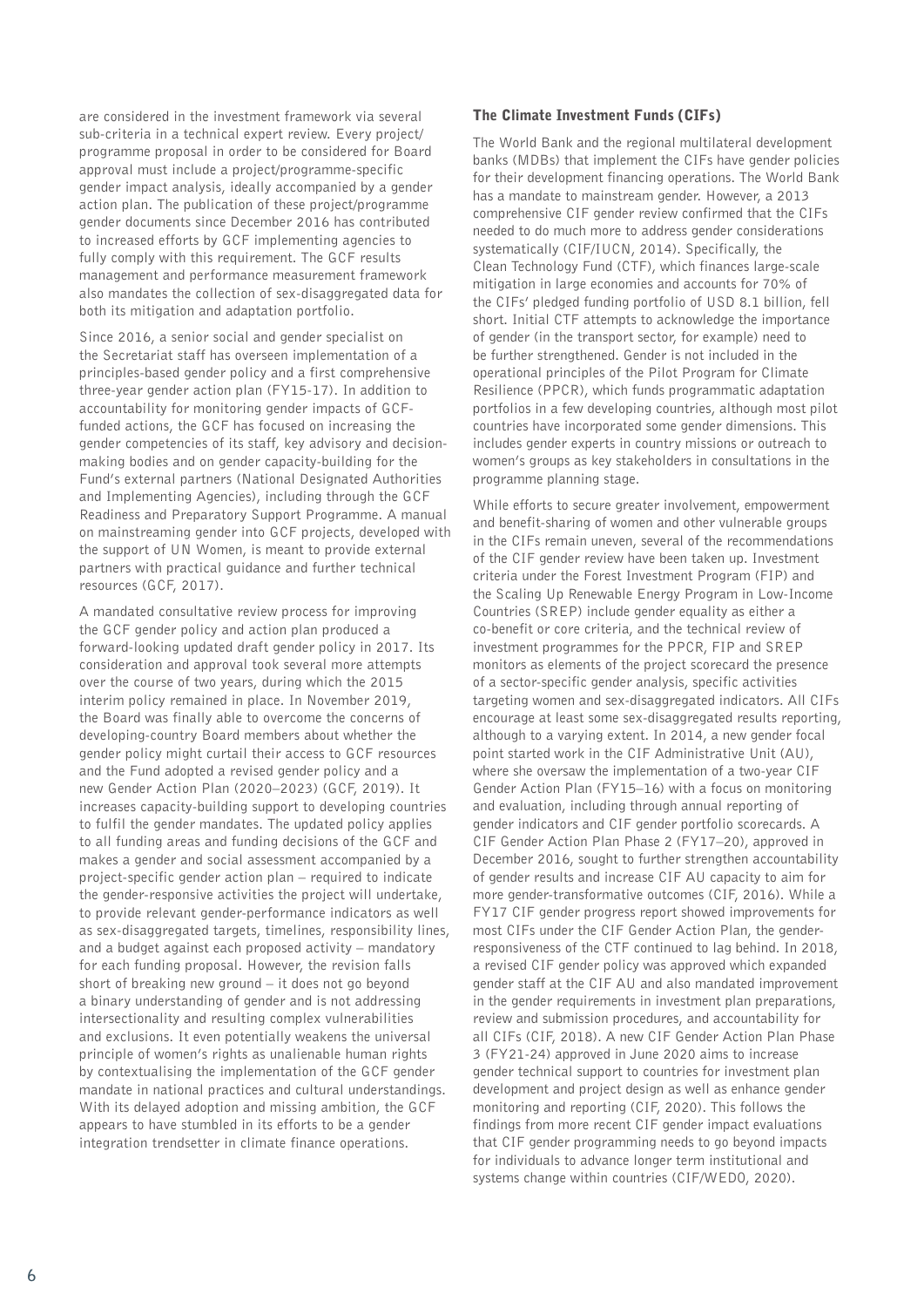

# **Challenges in implementing gender mandates in existing climate funds**

Undoubtedly, significant gender integration improvements have been made within existing multilateral climate funds over the past years. However, there are persistent challenges to true gender-responsiveness in funding climate actions with a transformative focus on addressing genderbiased power relations, equal access to resources and joint decision-making.

On its own, a formal gender policy or gender action plan for a climate financing instrument is rarely enough. The systematic integration of gender equality considerations – including with attention to gender balance and gender expertise – in a fund's governance, operational procedures, technical expert advisory bodies and decision-making structures as well as into a fund's management and staff culture (for example with a zero tolerance approach toward sexual and gendered exploitation, abuse or harassment) is equally important. While the level of gender expertise represented in various funds, expert advisory bodies, governing councils, boards and committees is hard to ascertain, their gender balance can be more easily observed and tracked. For example, a quick snapshot of the gender balance of the governing bodies of the CIFs, the GCF, the GEF and the Adaptation Fund in January 2022 reveals a wide variation and a clear thematic gender bias. While the Adaptation Fund Board and the Subcommittee of the PPCR with 45% female members each are close to gender balance, the mitigation-focused CTF and the SREP Subcommittee have only 26% female members. The GEF Council (with 43% female members when counting both members and alternate members), the SCF Trust Fund Committee (31%), the GCF Board (29% of both members and alternate members)<sup>1</sup> and the FIP Subcommittee (28%) are in between. Of these, notably, the GCF alone under its governing instrument has a formal mandate to achieve gender balance in its Board. In 2021, its 24-person Board included six female members and eight female alternate members.

Comprehensive and gender-equal involvement of beneficiaries and especially local stakeholders with the right to have their voices heard also has to become a core concern of all climate funds' public participation and stakeholder engagement mechanisms for example through a dedicated role for gender-focused organisations and women's groups. At both the CIFs and the GCF, civil society representatives can participate as active observers in Board meetings by taking the floor, with CIF active observers also having the right to add agenda items and recommend outside experts for consideration by a fund Board. The revised CIF Gender Policy now designates some CIF active observers as gender equality representatives (although without adding extra observer seats). Such participation by civil society as active observers needs to be gender-balanced and gender-informed. Ideally, it should be complemented by Fund-specific gender advisory groups and gender rosters that draw on the expertise and bring in the voices of gender experts, women's organisations and local grassroots women into climate fund proceedings. This would also help in addressing the continued shortcoming that despite significant procedural and operational gender mandates within climate funds many projects and programmes continue to treat gender mainstreaming requirements for climate investments as 'add-ons' by proposing only limited gender activities identified through a separate gender analysis and action plan (often narrowly focused on capacity-building and awareness raising of women on climate issues) instead of as a mandate to change the substantive nature and focus of climate interventions (Schalatek et al., 2021).

In addition, some of the most persistent challenges in implementing climate funds' gender mandates remain with transparent monitoring, reporting on and verification (MRV) of gender equality results in financing climate actions. While all multilateral climate funds have now integrated gender considerations to varying degrees into their implementing partner engagement, project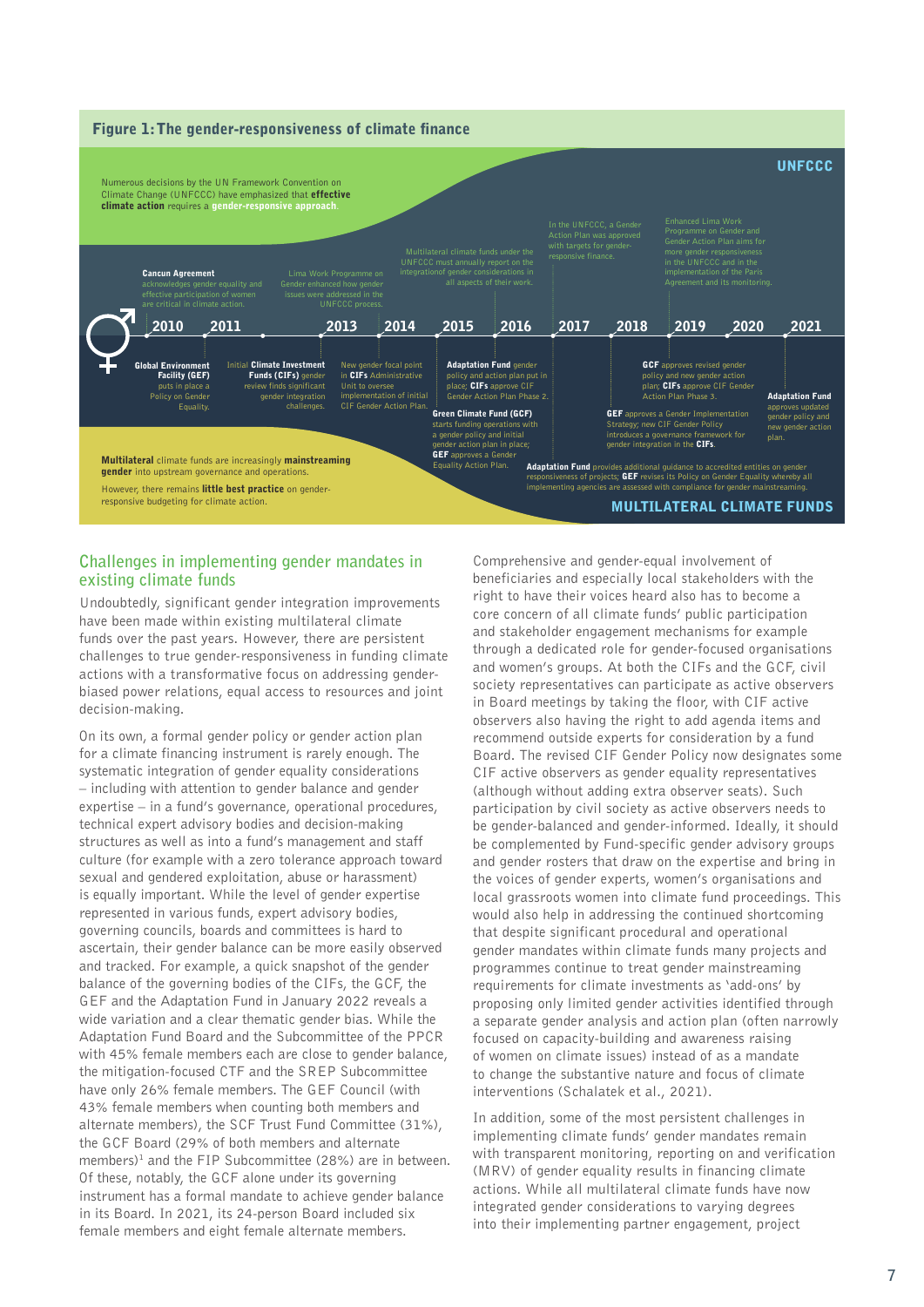development and project approval processes (focusing on procedural quality-at-entry), widespread weaknesses remain in monitoring and reporting of quantitative and qualitative gender results in implementation (focusing on outcome-oriented quality-in-implementation). Such details, important for the accountability of climate funds with respect to gender, are largely missing from the required results reporting, such as annual performance reports or fund score cards submitted to funds' own governing bodies.

At both project-level and aggregated at portfolio-level the comprehensive and accurate quantitative and qualitative accounting of gendered results is lacking, such as the sex-disaggregated number of verified (not just intended) beneficiaries or the share of a fund's resources spent in support of gender equality outcomes. The GEF-7 Corporate Scorecard for 2021 only tracks the gender quality of project concepts and intended beneficiaries, but not actual results (GEF, 2021a). The most recent GEF progress report on the gender implementation strategy details that only little more than 50% of GEF projects under implementation report on gender, and the ones that do often provide limited details and weak analysis of gender results (GEF, 2021b).

The GCF annual portfolio report for 2020 for projects and programmes under implementation also notes shortcomings of implementing partners to execute their submitted gender action plans, and in some cases, they are missing entirely. The reports also suggest that projects several years into implementation are insufficiently treating the GCF-required gender assessments and mandatory action plans as 'living documents' in need of updating and review by refining targets and indicators and tracking sex-disaggregated data consistently (GCF, 2021a).

Likewise, the annual reports climate funds under the UNFCCC have to submit to the COP are also missing sufficient granularity and comprehensiveness in accounting for gender equality and climate impacts through fundsupported actions. This is despite the mandate under decision 21/CP.22 for UNFCCC climate funds to include information on the integration of gender considerations in all aspects of their work. The 10th report of the GCF to the COP in 2021, for example, provided mainly a narrative on the procedural aspects of applying the gender policy in project preparation, but no qualitative or quantitative information on gender equality outcomes, no aggregate sex-differentiated beneficiary numbers of its portfolio, nor an accounting of approved or disbursed funding in support of intended gender equality and climate impacts (GCF, 2021b).

Significant efforts are needed to further improve the quality, scope and accuracy of MRV of gender equality outcomes of funded climate actions. Increased transparency is crucial. This includes the public disclosure of projectlevel annual implementation reports against improved reporting templates that demand that fund implementing partners increase their reporting on gender. As an example, the Adaptation Fund updated its Project Performance Report (PPR) template requiring strengthened genderdisaggregated information as well as qualitative reporting on gender and including a new section of lessons learned on gender (AFB, 2020). Strengthened guidance by funds on monitoring and reporting, coupled with increased and iterative capacity building support for implementation partners should be seen as important strategies in addressing and closing reporting gaps.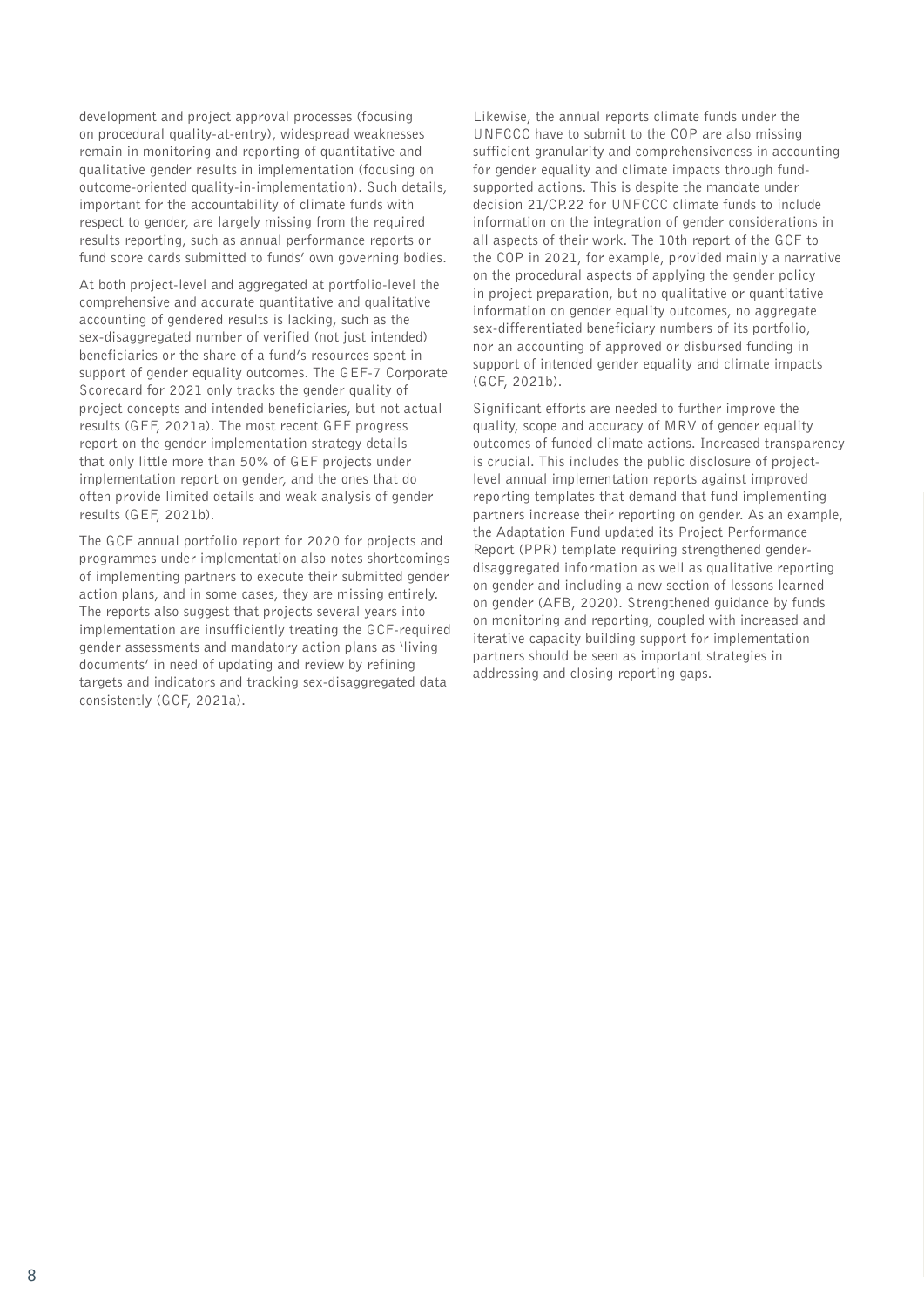#### References and further reading

- AFB (2016) Annex 4 to OPG: gender policy of the Adaptation Fund (approved in March 2016). Washington, DC: Adaptation Fund Board Secretariat. [https://www.adaptation-fund.org/wp-content/uploads/2016/04/OPG-ANNEX-4\\_Gender-Policies\\_approved-in-March-2016.pdf](https://www.adaptation-fund.org/wp-content/uploads/2016/04/OPG-ANNEX-4_Gender-Policies_approved-in-March-2016.pdf)
- AFB (2019) Assessment report on progress in the implementation of the Adaptation Fund's gender policy and gender action plan. Washington, DC: AFB. <https://bit.ly/3n4DZPT>
- AFB (2020) Annual performance report for the fiscal year 2020. Document AFB/EFC.26.b/3. Washington, DC: AFB. [https://www.adaptation-fund.org/](https://www.adaptation-fund.org/wp-content/uploads/2020/10/AFB.EFC_.26.b.3_Annual-Performance-Report-for-FY20.pdf) [wp-content/uploads/2020/10/AFB.EFC\\_.26.b.3\\_Annual-Performance-Report-for-FY20.pdf.](https://www.adaptation-fund.org/wp-content/uploads/2020/10/AFB.EFC_.26.b.3_Annual-Performance-Report-for-FY20.pdf)
- AFB (2021a) Proposal for the updated gender policy and gender action plan of the Adaptation Fund. Document AFB/B.35-36/8. Washington, DC: AFB. [https://www.adaptation-fund.org/wp-content/uploads/2021/03/Doc.AFB\\_.B.35-36.8-Proposal-for-Updated-GP-and-GAP.pdf](https://www.adaptation-fund.org/wp-content/uploads/2021/03/Doc.AFB_.B.35-36.8-Proposal-for-Updated-GP-and-GAP.pdf)
- AFB (2021b) Report on activities of the secretariat. Document AFB/B.37/3. Washington, DC: AFB. [https://www.adaptation-fund.org/wp-content/](https://www.adaptation-fund.org/wp-content/uploads/2021/10/AFB.B.37.3-Report-on-activities-of-the-secretariat_final.pdf) [uploads/2021/10/AFB.B.37.3-Report-on-activities-of-the-secretariat\\_final.pdf](https://www.adaptation-fund.org/wp-content/uploads/2021/10/AFB.B.37.3-Report-on-activities-of-the-secretariat_final.pdf)
- CIF (2016) Gender action plan phase 2. Joint Meeting of the CTF and SCF Trust Fund Committees, CTF-SCF/TFC.16/6. Climate Investment Funds, Oaxaca, Mexico, 15 June. [https://www.climateinvestmentfunds.org/sites/default/files/meeting-documents/ctf\\_scf\\_16\\_6\\_gender\\_action\\_plan\\_phase\\_2\\_](https://www.climateinvestmentfunds.org/sites/default/files/meeting-documents/ctf_scf_16_6_gender_action_plan_phase_2_final.pdf) [final.pdf](https://www.climateinvestmentfunds.org/sites/default/files/meeting-documents/ctf_scf_16_6_gender_action_plan_phase_2_final.pdf)
- CIF (2018) CIF gender policy (revised). Washington, DC: CIF. [https://www.climateinvestmentfunds.org/sites/cif\\_enc/files/knowledge-documents/joint\\_ctf](https://www.climateinvestmentfunds.org/sites/cif_enc/files/knowledge-documents/joint_ctf-scf_17_4_rev.1_cif_gender_policy_rev1_2_final.pdf)scf 17 4 rev.1 cif gender policy rev1 2 final.pdf
- CIF (2020) CIF Gender action plan phase 3 (FY21-24), Revised. Joint Meeting of the CTF and SCF Trust Fund Committees, Joint CTF-SCF/TFC.22/7/ Rev.1. Washington, DC: CIF, 5 June. https://www.climateinvestmentfunds.org/sites/cif\_enc/files/meeting-documents/ctf\_scf\_22\_7\_rev.1\_cif\_gender action plan phase 3 final.pdf
- CIF/IUCN (2014) Gender review of the CIF. Washington, DC: CIF and International Union for Conservation of Nature. <https://bit.ly/34f1ONN>
- CIF/WEDO (2020) Engagement of Women and Gender-related Groups in the Climate Investment Funds: An Assessment. Washington, DC: CIF and Women's Environment and Development Organization. [https://www.climateinvestmentfunds.org/sites/cif\\_enc/files/knowledge-documents/wedo\\_final\\_](https://www.climateinvestmentfunds.org/sites/cif_enc/files/knowledge-documents/wedo_final_report_7april2020.pdf) [report\\_7april2020.pdf](https://www.climateinvestmentfunds.org/sites/cif_enc/files/knowledge-documents/wedo_final_report_7april2020.pdf)

#### Climate Funds Update: [www.climatefundsupdate.org](http://www.climatefundsupdate.org)

FAO (2015) Women feed the world. Rome: Food and Agriculture Organization of the United Nations.<http://www.fao.org/docrep/x0262e/x0262e16.htm>

- GCF (2015) Gender policy and action plan. Annex XIII and Annex XIV of GCF Board document GCF/B.09/23, Decisions of the Board ninth meeting of the Board, 24-26 March 2015. Incheon, South Korea: Green Climate Fund. https://www.greenclimate.fund/documents/20182/24949/GCF\_B.09\_23\_-Decisions of the Board Ninth Meeting of the Board 24 - 26 March 2015.pdf/2f71ce99-7aef-4b04-8799-15975a1f66ef
- GCF (2017) Mainstreaming gender in Green Climate Fund projects. A practical manual to support the integration of gender equality in climate change interventions and climate finance. Incheon, South Korea: GCF. [https://www.greenclimate.fund/sites/default/files/document/guidelines-gcf-toolkit](https://www.greenclimate.fund/sites/default/files/document/guidelines-gcf-toolkit-mainstreaming-gender_0.pdf)[mainstreaming-gender\\_0.pdf](https://www.greenclimate.fund/sites/default/files/document/guidelines-gcf-toolkit-mainstreaming-gender_0.pdf)
- GCF (2019) Updated gender policy and gender action plan 2020-2023. GCF Board document GCF/B.24/15. Incheon, South Korea: GCF. [https://www.](https://www.greenclimate.fund/documents/20182/1908411/GCF_B.24_15_-_Updated_Gender_Policy_and_Gender_Action_Plan_2020_2023.pdf/ee6cc1ca-9576-e2f6-34ca-1e1cb57d9c40) [greenclimate.fund/documents/20182/1908411/GCF\\_B.24\\_15\\_-\\_Updated\\_Gender\\_Policy\\_and\\_Gender\\_Action\\_Plan\\_2020\\_2023.pdf/ee6cc1ca-9576](https://www.greenclimate.fund/documents/20182/1908411/GCF_B.24_15_-_Updated_Gender_Policy_and_Gender_Action_Plan_2020_2023.pdf/ee6cc1ca-9576-e2f6-34ca-1e1cb57d9c40) [e2f6-34ca-1e1cb57d9c40](https://www.greenclimate.fund/documents/20182/1908411/GCF_B.24_15_-_Updated_Gender_Policy_and_Gender_Action_Plan_2020_2023.pdf/ee6cc1ca-9576-e2f6-34ca-1e1cb57d9c40)
- GCF (2021a) Annual portfolio performance report (2020). Document GCF/B.30/Inf.09. Incheon, South Korea: GCF. [https://www.greenclimate.fund/sites/](https://www.greenclimate.fund/sites/default/files/document/gcf-b30-inf09.pdf) [default/files/document/gcf-b30-inf09.pdf](https://www.greenclimate.fund/sites/default/files/document/gcf-b30-inf09.pdf)
- GCF (2021b) Tenth Report of the Green Climate Fund to the Conference of the Parties to the United Nations Framework Convention on Climate Change. Document GCF/B.29/03. Incheon, South Korea: GCF.<https://www.greenclimate.fund/sites/default/files/document/gcf-b29-03.pdf>
- GEF (2014) Gender equality action plan. Washington, DC: Global Environment Facility Secretariat. [https://www.thegef.org/sites/default/files/publications/](https://www.thegef.org/sites/default/files/publications/GEF_GenderEquality_CRA_lo-res_0.pdf) GEF GenderEquality CRA lo-res\_0.pdf
- GEF (2017) Policy on gender equality. Washington, DC: GEF Secretariat. [https://www.thegef.org/sites/default/files/council-meeting-documents/EN\\_](https://www.thegef.org/sites/default/files/council-meeting-documents/EN_GEF.C.53.04_Gender_Policy.pdf) [GEF.C.53.04\\_Gender\\_Policy.pdf](https://www.thegef.org/sites/default/files/council-meeting-documents/EN_GEF.C.53.04_Gender_Policy.pdf)
- GEF (2018a) GEF Gender implementation strategy. Washington, DC: Global Environment Facility Secretariat. [https://www.thegef.org/sites/default/files/](https://www.thegef.org/sites/default/files/council-meeting-documents/EN_GEF.C.54.06_Gender_Strategy_0.pdf) [council-meeting-documents/EN\\_GEF.C.54.06\\_Gender\\_Strategy\\_0.pdf](https://www.thegef.org/sites/default/files/council-meeting-documents/EN_GEF.C.54.06_Gender_Strategy_0.pdf)
- GEF (2018b) Guidance to advance gender equality in GEF projects and programs, Washington, DC: Global Environment Facility Secretariat. [http://www.](http://www.thegef.org/sites/default/files/publications/GEF%20Guidance%20on%20Gender.pdf) [thegef.org/sites/default/files/publications/GEF%20Guidance%20on%20Gender.pdf](http://www.thegef.org/sites/default/files/publications/GEF%20Guidance%20on%20Gender.pdf)

**9**